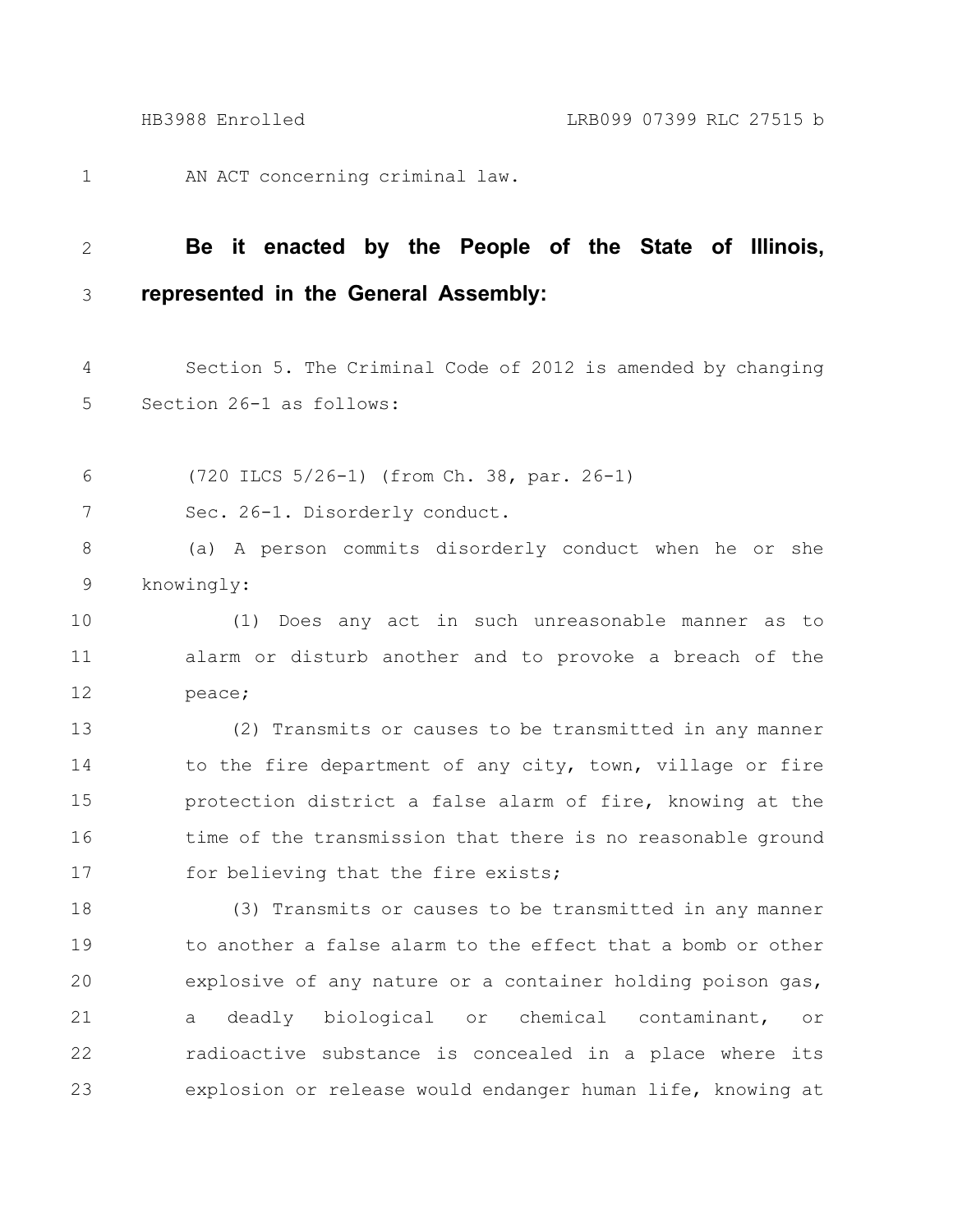HB3988 Enrolled - 2 - LRB099 07399 RLC 27515 b

the time of the transmission that there is no reasonable ground for believing that the bomb, explosive or a container holding poison gas, a deadly biological or chemical contaminant, or radioactive substance is concealed in the place; 1 2 3 4 5

(3.5) Transmits or causes to be transmitted a threat of destruction of a school building or school property, or a threat of violence, death, or bodily harm directed against persons at a school, school function, or school event, whether or not school is in session: 6 7 8 9 10

(4) Transmits or causes to be transmitted in any manner to any peace officer, public officer or public employee a report to the effect that an offense will be committed, is being committed, or has been committed, knowing at the time of the transmission that there is no reasonable ground for believing that the offense will be committed, is being committed, or has been committed; 11 12 13 14 15 16 17

(5) Transmits or causes to be transmitted a false report to any public safety agency without the reasonable grounds necessary to believe that transmitting the report is necessary for the safety and welfare of the public; or 18 19 20 21

(6) Calls the number "911" for the purpose of making or transmitting a false alarm or complaint and reporting information when, at the time the call or transmission is made, the person knows there is no reasonable ground for making the call or transmission and further knows that the 22 23 24 25 26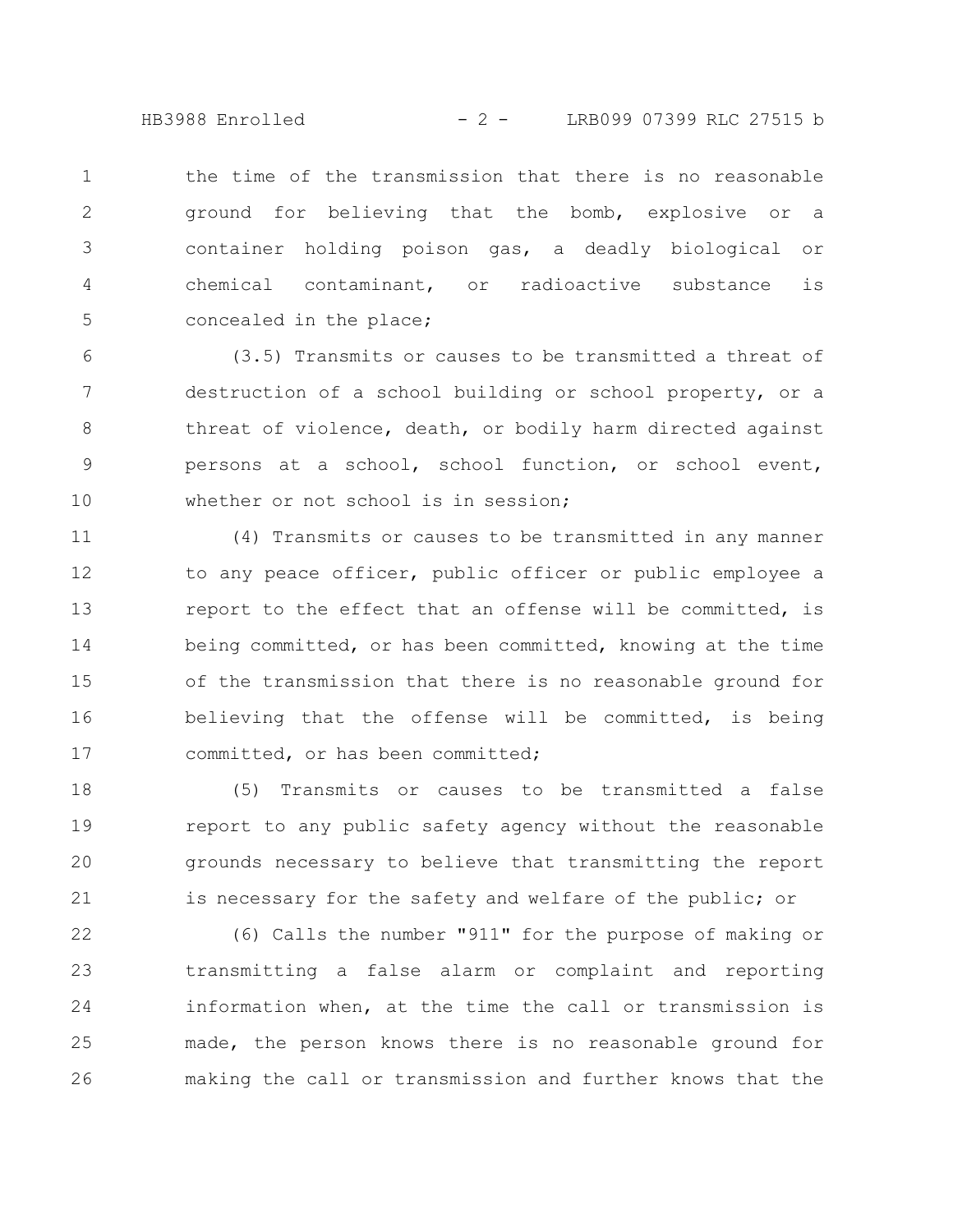HB3988 Enrolled - 3 - LRB099 07399 RLC 27515 b

1 2 call or transmission could result in the emergency response of any public safety agency;

(7) Transmits or causes to be transmitted a false report to the Department of Children and Family Services under Section 4 of the "Abused and Neglected Child Reporting Act"; 3 4 5 6

(8) Transmits or causes to be transmitted a false report to the Department of Public Health under the Nursing Home Care Act, the Specialized Mental Health Rehabilitation Act of 2013, or the ID/DD Community Care Act; 7 8 9 10 11

(9) Transmits or causes to be transmitted in any manner to the police department or fire department of any municipality or fire protection district, or any privately owned and operated ambulance service, a false request for an ambulance, emergency medical technician-ambulance or emergency medical technician-paramedic knowing at the time there is no reasonable ground for believing that the assistance is required; 12 13 14 15 16 17 18 19

(10) Transmits or causes to be transmitted a false report under Article II of "An Act in relation to victims of violence and abuse", approved September 16, 1984, as amended; 20 21 22 23

(11) Enters upon the property of another and for a lewd or unlawful purpose deliberately looks into a dwelling on the property through any window or other opening in it; or 24 25 26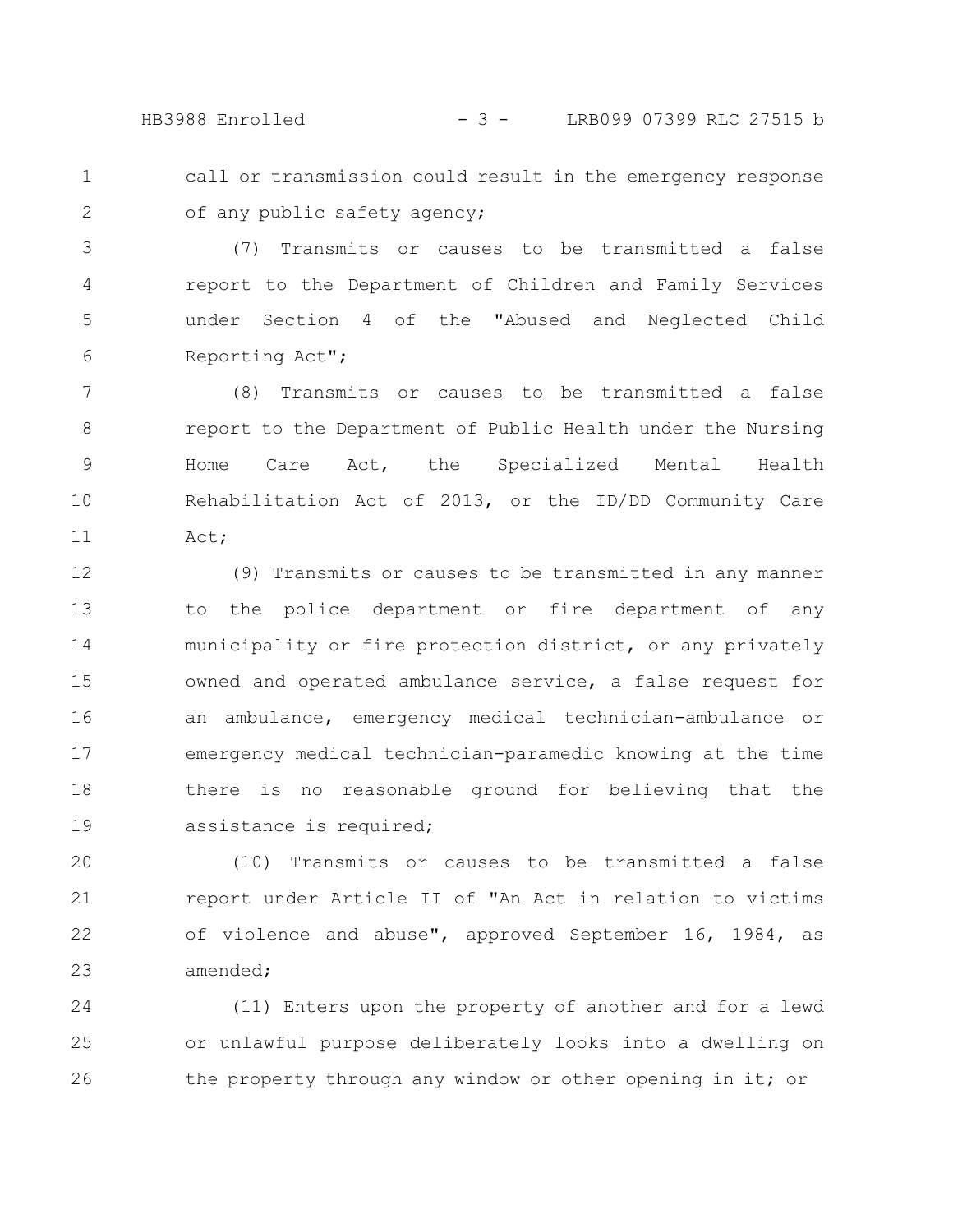## HB3988 Enrolled - 4 - LRB099 07399 RLC 27515 b

(12) While acting as a collection agency as defined in the Collection Agency Act or as an employee of the collection agency, and while attempting to collect an alleged debt, makes a telephone call to the alleged debtor which is designed to harass, annoy or intimidate the alleged debtor. 1 2 3 4 5 6

(b) Sentence. A violation of subsection (a)(1) of this Section is a Class C misdemeanor. A violation of subsection (a)(5) or (a)(11) of this Section is a Class A misdemeanor. A violation of subsection (a)(8) or (a)(10) of this Section is a Class B misdemeanor. A violation of subsection (a)(2), (a)(3.5), (a)(4), (a)(6), (a)(7), or (a)(9) of this Section is a Class 4 felony. A violation of subsection (a)(3) of this Section is a Class 3 felony, for which a fine of not less than \$3,000 and no more than \$10,000 shall be assessed in addition to any other penalty imposed. 7 8 9 10 11 12 13 14 15 16

A violation of subsection (a)(12) of this Section is a Business Offense and shall be punished by a fine not to exceed \$3,000. A second or subsequent violation of subsection (a)(7) or (a)(5) of this Section is a Class 4 felony. A third or subsequent violation of subsection (a)(11) of this Section is a Class 4 felony. 17 18 19 20 21 22

(c) In addition to any other sentence that may be imposed, a court shall order any person convicted of disorderly conduct to perform community service for not less than 30 and not more than 120 hours, if community service is available in the 23 24 25 26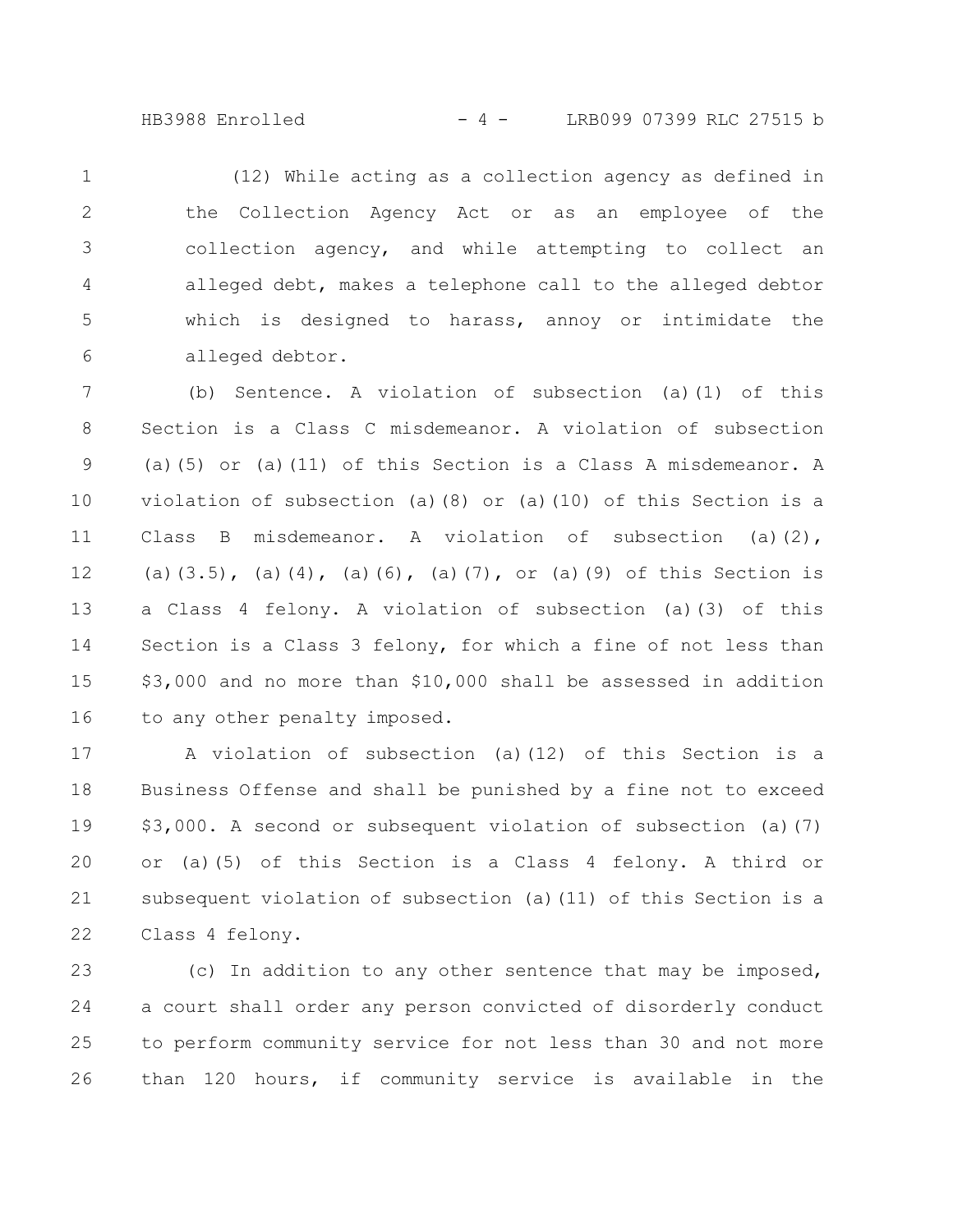- 5 -HB3988 Enrolled LRB099 07399 RLC 27515 b

jurisdiction and is funded and approved by the county board of the county where the offense was committed. In addition, whenever any person is placed on supervision for an alleged offense under this Section, the supervision shall be conditioned upon the performance of the community service. 1 2 3 4 5

This subsection does not apply when the court imposes a sentence of incarceration. 6 7

(d) In addition to any other sentence that may be imposed, the court shall order any person convicted of disorderly conduct under paragraph (3) of subsection (a) involving a false alarm of a threat that a bomb or explosive device has been placed in a school to reimburse the unit of government that employs the emergency response officer or officers that were dispatched to the school for the cost of the search for a bomb or explosive device. 8 9 10 11 12 13 14 15

(e) In addition to any other sentence that may be imposed, the court shall order any person convicted of disorderly conduct under paragraph (6) of subsection (a) to reimburse the public agency for the reasonable costs of the emergency response by the public agency up to \$10,000. If the court determines that the person convicted of disorderly conduct under paragraph (6) of subsection (a) is indigent, the provisions of this subsection (e) do not apply. 16 17 18 19 20 21 22 23

(f) For the purposes of this Section, "emergency response" means any condition that results in, or could result in, the response of a public official in an authorized emergency 24 25 26